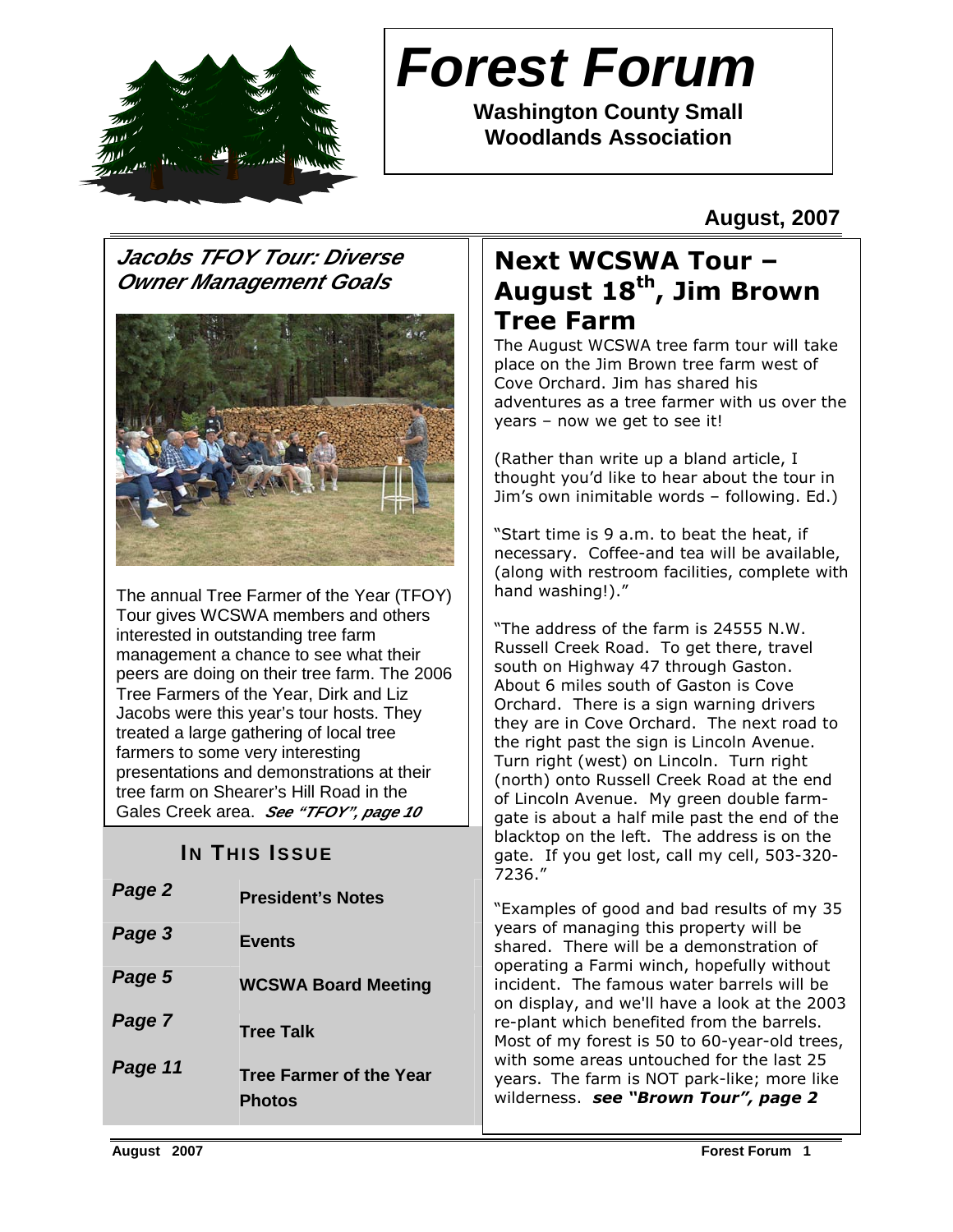# **Notes from the President by Dallas Boge**

Our experience with plug seedlings still looks good. The small quantity of moisture that the recent rain left behind may keep a few more of the trees alive until the fall rains come in a couple of months. With the very limited experience with plugs that we have had, it is probably too soon to come to any conclusions. This may be just an exceptional year; the year is hardly over yet and the weather may not co-operate from here out.

The latest reports in the popular press are that the spotted owl is in serious and maybe terminal decline. It seems that its relative the barred owl is displacing it in its historic range. The mechanism is not understood at this time, but the process is very far advanced.

The scientists doing the studying of the spotted owl were aware that the barred owl was moving into the range normally occupied by the spotted owl, but assumed that this invasion would not cause a problem for the spotted owl. Rather, it was thought that the lack of old growth forest was causing the owl to decline. We now know that the spotted owl does just fine in younger forests.

In the mean time, logging has been just about stopped in all the national forests, which comprise nearly 60 percent of the forest land in Oregon. The state, industrial, and private forests have had to pick up the slack in supply, in order to keep mills running. Those of us owning private forest land need the mills for a dependable local market for our occasional harvest.

My only hope is that those responsible for studying and recommending the actions taken on behalf of the spotted owl recognize what enormous collateral damage that resulted from their actions. We will all be paying for this in the future in the form of lost opportunity for selling our logs and fighting the fires that will inevitably come from not harvesting and caring for our public forests.

That's all for now.

Dallas

### **Brown Tour, continued from page 1**

The trails will be cleared out for driving or hiking. Every sort of weed abounds, including poison oak, so long pants and maybe long sleeves and boots are advised. If you own an "experienced" 4x4 or pickup, please drive it to this tour. It could be useful."

"There has been some talk of bringing a picnic lunch. There are limited areas of shade near the house, and no outdoor tables or chairs. It would be fun to socialize a bit over lunch, but it will take some preparation. If you would like to do that, please call me at home a few days ahead (503-284-6455), and we'll get something figured out."

Editor's note – If you are so inclined, pack a lunch and bring it along. Perhaps you might want to bring along a folding chair and drinking water also. Sounds like Jim has a vigorous tour planned; a drink of water and a place to sit might feel good about noon!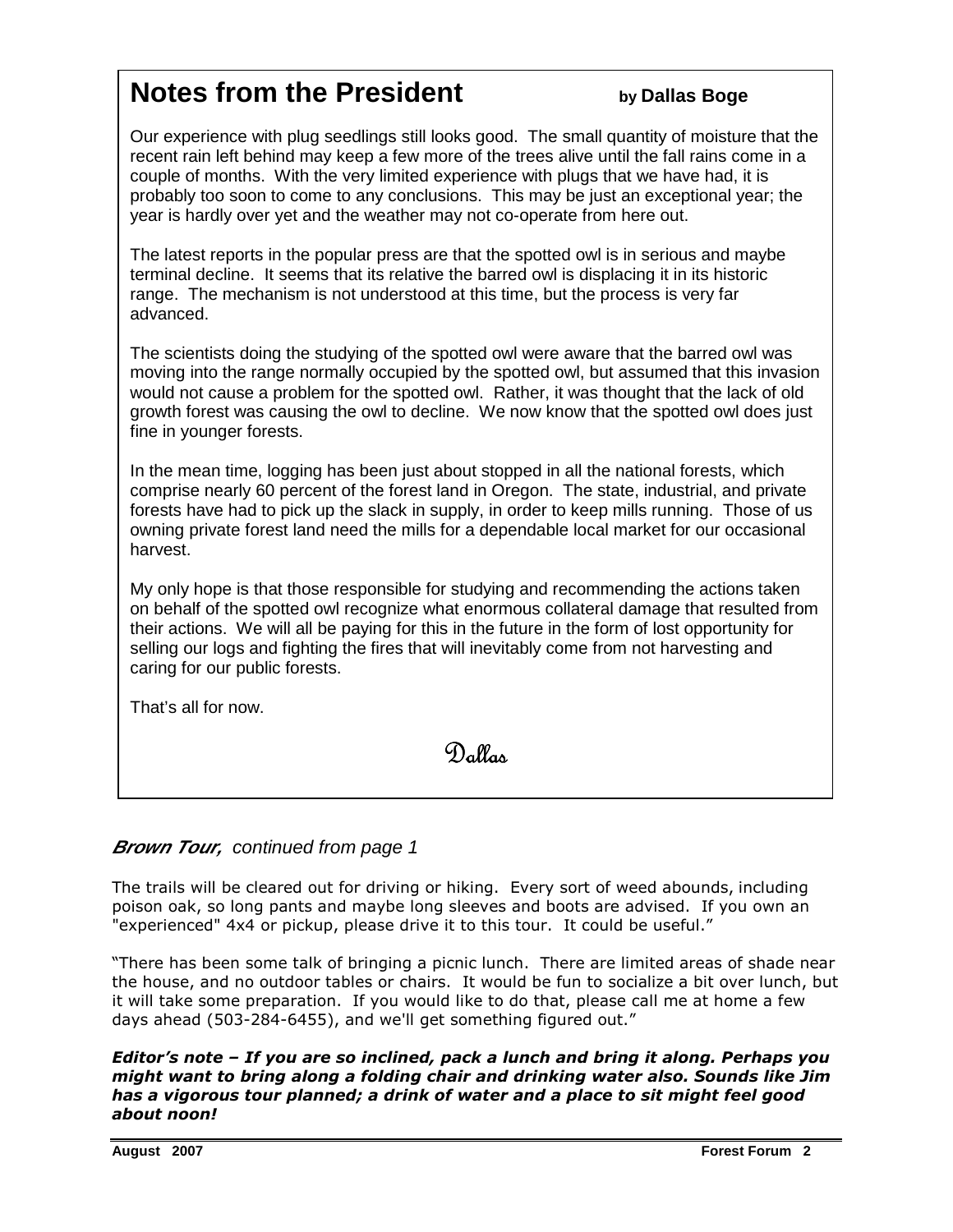## **WCSWA Leadership**

 **President – Dallas Boge; 503-357-7688 Vice-President** – **Mel Mortensen**; 503-647-0804 **Secretary-Treasurer – Bob Shumaker**; 503-324-7825 Board of Directors: Dick Courter; 503-297-1660 Art Dummer; 503-357-4258 Mel Mortensen; 503- 647-0804 Tom Nygren, 503-628-5472 Neil Schroeder; 503-628-2344 Wendell Walker, 503-353-0328  **Legislative Committee Chair:**  Ron Larson; 503-775-3223

**WCSWA Website** www.wcswa.org

**Website Manager: Kathy Scott** Contact Tom Nygren for web postings and information.

**Forest Forum Newsletter Editor:** Tom Nygren 503-628-5472 e-mail: tnygren@juno.com

### **The Tree Farm Tradin' Post**

 for tools, equipment, property, or materials? You can place a free advertisement in Forest Forum. A free service to our members: List tree farm items/land to buy, sell, or trade. Contact Tom Nygren, 503-628-5472. Got a tool or piece of equipment you don't need any more? Or maybe you are looking Another way for tree farmers to help each other! (3 month limit)

**For Sale:** Chainsaw sawmill, contact Carol Pelster at 503-429-0437 or 503-803-7511 or at carolpelster@yahoo.com.

**Wanted:** Horizontal shaft engine 9, 10 12 Hp. Call 503.357.4258

# **Event Calendar**

| <b>August</b>    | 18 Tree Farm Tour, Jim Brown's tree farm near the Washington-Yamhill County border<br>23-25, Master Woodland Manager Mini-College, Corvallis.<br>28 – Oregon State Fair, WCSWA day to man the OSWA, OTFS, ODF and SAF booth at<br>the Fair (in the Natural Area, the old ODF-ODFW-BLM exhibit space)                            |  |
|------------------|---------------------------------------------------------------------------------------------------------------------------------------------------------------------------------------------------------------------------------------------------------------------------------------------------------------------------------|--|
| <b>September</b> | 5 Tualatin River Watershed Council - monthly meeting, 7 p.m. at Clean Water Services<br>on Hwy. 219 just south of Hillsboro<br>15 Log Scaling and Bucking - Common Mistakes - Log roll-out at Stimson Mill, with<br>instruction by Tom St. Laurent of Yamhill Scaling Bureau. 9:30 a.m.                                         |  |
| <b>October</b>   | 23 WCSWA Monthly Meeting - VARPLOT, timber cruising software - Steve Bowers, the<br>"Tree Man".                                                                                                                                                                                                                                 |  |
| <b>November</b>  | 13 WCSWA Annual Meeting - speaker, Martin Goebel, president of Sustainable Northwest.<br>Jennings-McCall Center, Forest Grove. Details will be in the October issue of the Forum.                                                                                                                                               |  |
| <b>December</b>  | No scheduled WCSWA meeting<br>3-6 How To Dry Lumber For Quality and Profit Workshop - Corvallis. Contact<br>http://woodscience.oregonstate.edu/continuinged.php                                                                                                                                                                 |  |
| January          | 25 WCSWA Monthly Meeting - Invasive Plants - Lacey Sullivan, Resource Technician<br>at the Tualatin Soil and Water Conservation District, will help us know how to identify and<br>treat invasive plants on our woodlands. 7:00 p.m., at OSU Extension office, Capital Center,<br>185 <sup>th</sup> and Walker Road, Beaverton. |  |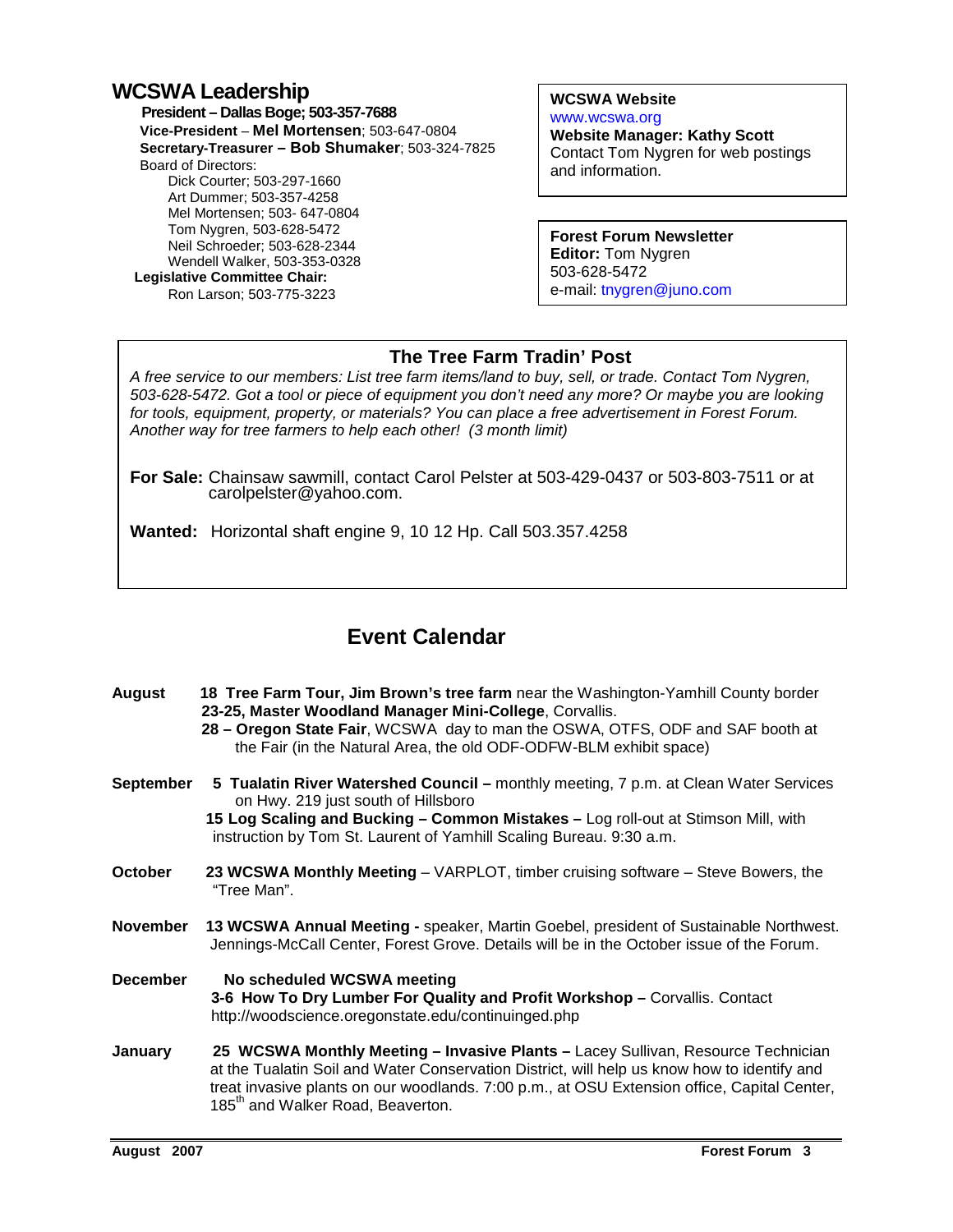**Oregon Chain ad**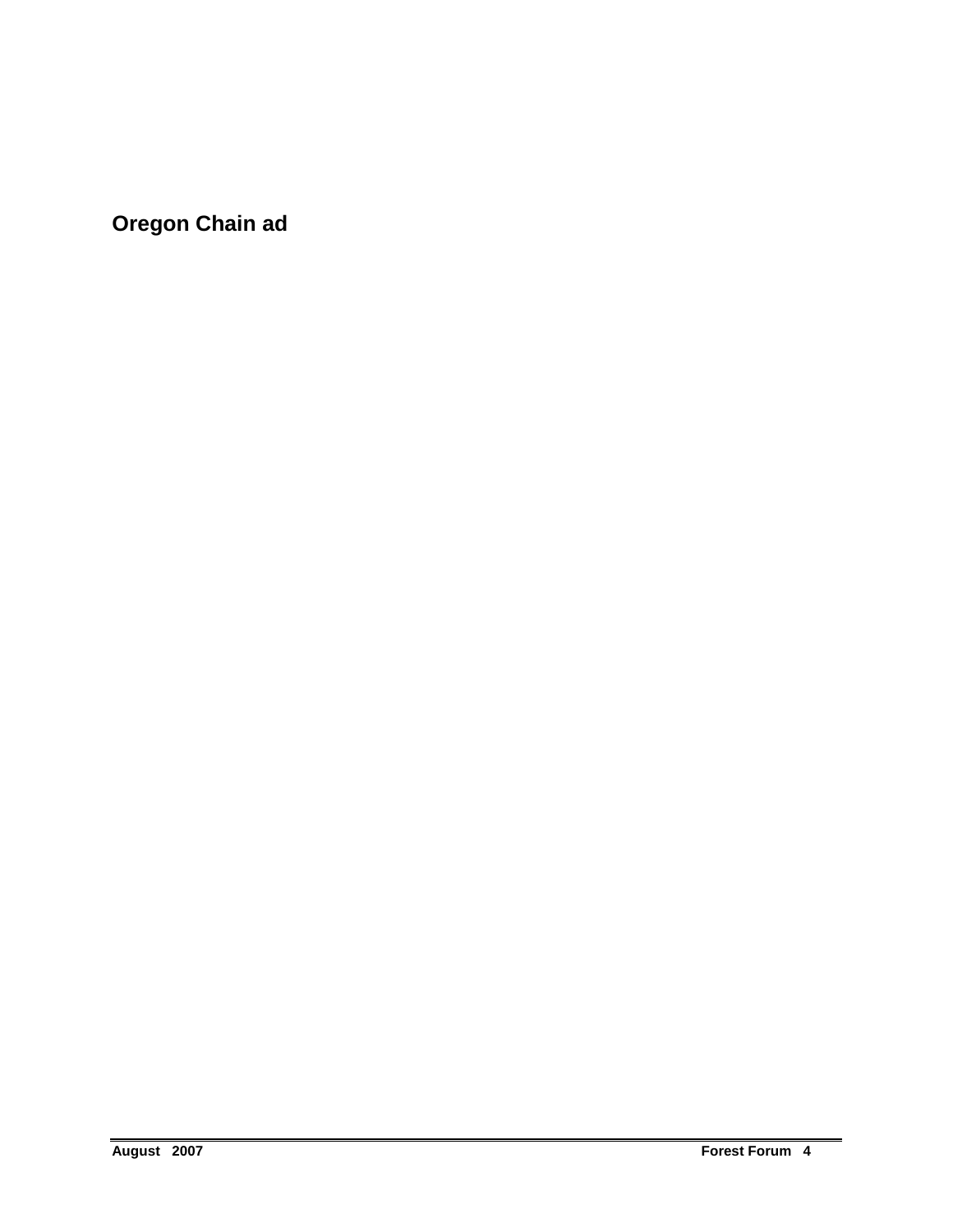# **Advertising Opportunity:**

**The Forest Forum is a monthly newsletter sent out to over 250 members and friends of WCSWA. Advertisers receive free newsletters for the duration of their ads.** 

#### **ADVERTISING RATES (PRICE INCLUDES TYPESETTING & AD PREP)**

**YES!** I want to advertise in the WCSWA Forest Forum. Ad size:

Enclosed is a check or money order for: 1 issue \_\_\_ 4 issues \_\_ 12 issues \_\_

| Company__________ |  |
|-------------------|--|
| Contact           |  |
| Address           |  |
| City/State/Zip_   |  |
| Phone             |  |
| Fax               |  |
|                   |  |

Please send this form, ad copy, logos, photos, etc. to:

**Dallas Boge, 10735 NW Thornburg Rd, Gales Creek, OR 97117** 

1 issue 4 issues 12 issues 1/12 page  $$15$   $$30$   $$75$ 1/6 page 25 50 125  $\frac{1}{4}$  page | 35 | 70 | 175  $\frac{1/3 \text{ page}}{1/2 \text{ page}}$  45 90 225<br> $\frac{1}{2} \text{ page}$  65 130 325  $\frac{1}{2}$  page 65 130 2/3 page 86 170 425 Full page 125 250 625

**Thank you for supporting Washington County Small Woodlands Association!** 

# **WCSWA Board of Directors Meeting, July 31, 2007**

The Board met at the usual and accustomed place (The Hitchin' Post in North Plains) for the quarterly meeting. Committee reports were presented.

Program Committee – Mel Mortensen discussed the option of providing drinks and cookies or muffins at meetings and tours. For some tours, providing water would be especially useful, as many tour sites do not have potable water on site. The Board agreed to provide the Program Committee with funds for that purpose as needed. Funds for facility rental and speaker fees were also discussed as a possibility.

The Program Committee is looking for good program prospects; contact Mel or Jim Brown if you have suggestions.

Seedling Committee – Bob Shumaker led a small group to the nursery to check out our seedlings for this winter. Bob reports the seedlings look good! Problems with seedbed location from last year have been corrected. So far orders have been received for 5,000 seedlings, and an order for 20,000 more is expected. An order blank for seedlings is enclosed with this newsletter.

Treasurer's Report – Bob Shumaker reported that the financial situation for WCSWA is good. A 5 month Certificate of Deposit has been purchased at a favorable rate, so that the WCSWA funds on hand will be earning before they are needed this fall for seedlings, annual meeting, and other purposes. WCSWA has been subsidizing the meal cost for the annual meeting in order to make it more affordable for members, and this will continue. Tree Farmer of the Year – Dallas reported that the selection committee is gearing up to review candidates.

Nomination Committee – It's time to identify candidates for Board and Officer positions. Dallas suggested, and Board concurred, that non-Board members should be solicited for the committee. Younger members, and those not traditionally involved, would be good sources.

Finally, the Board discussed how to get more member involvement in WCSWA activities. If you are interested, contact a Board member.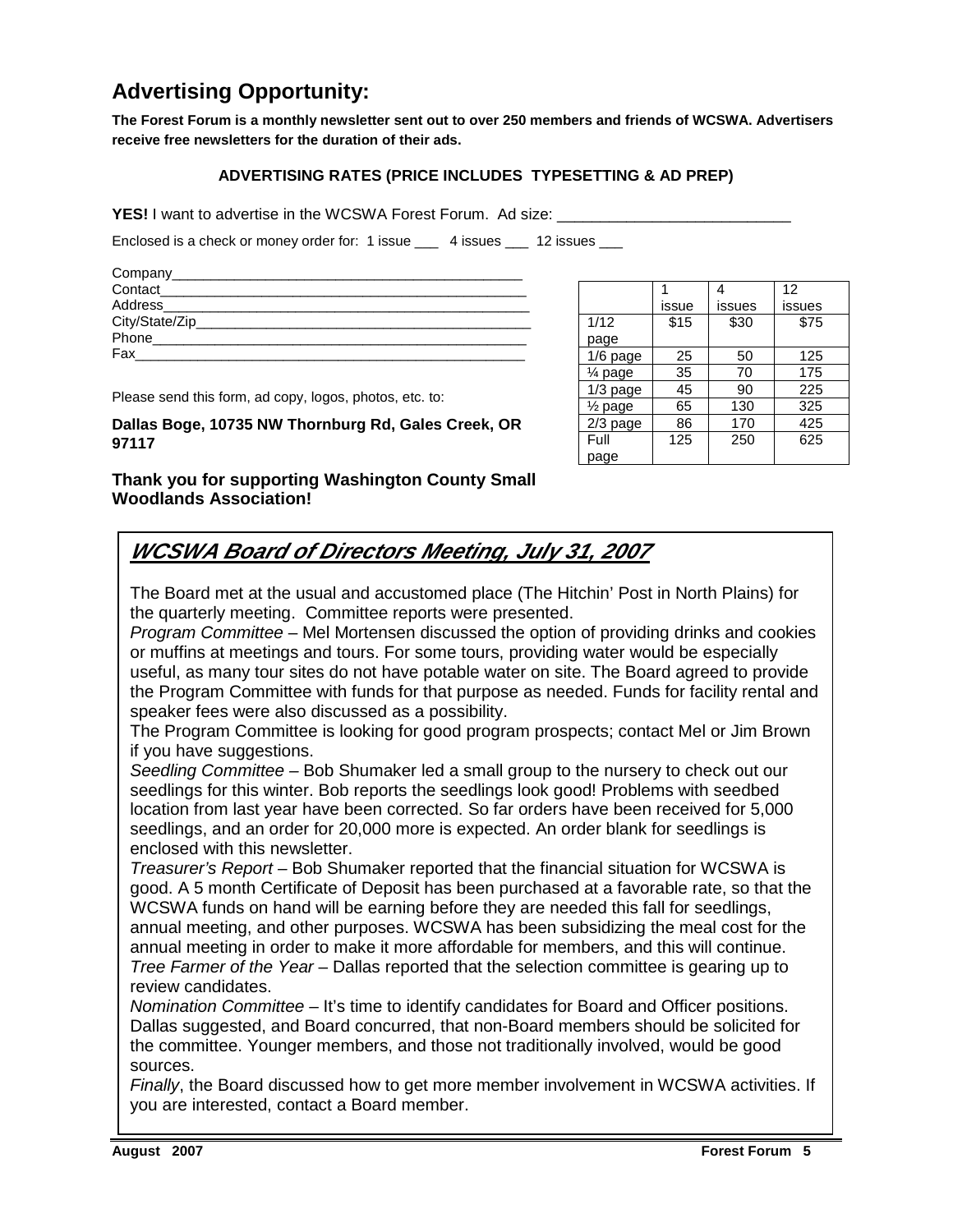**Shindaiwa Ad**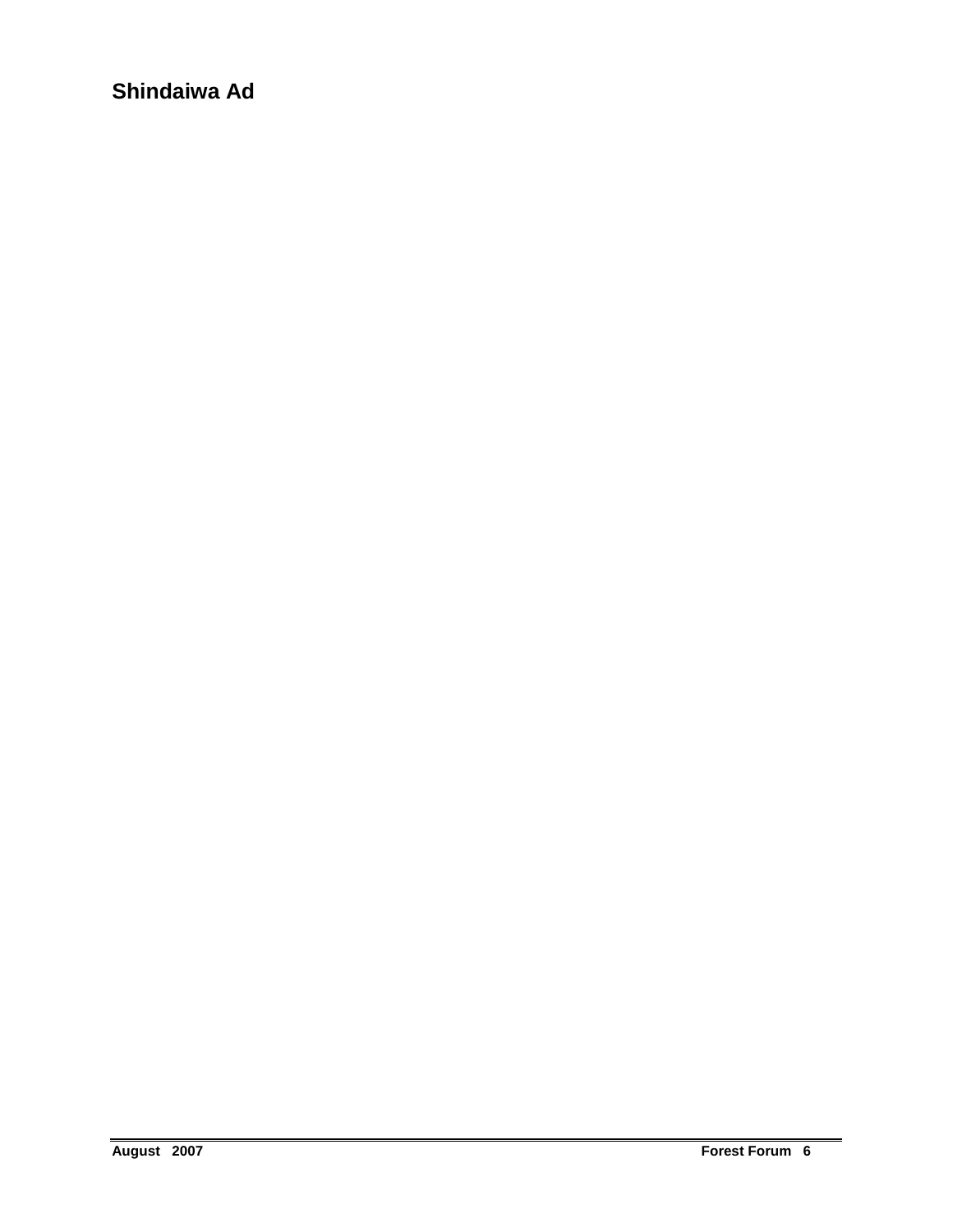It's 9:30AM on July 30<sup>th</sup> and I just finished my "official" yearly walk around the place with notebook and camera in hand. It's a path Bob and I traverse most mornings and often again in the evening and of which we never tire.

 This morning, my official walk has two purposes, the scientific and the aesthetic, a combination that provides much of the allure of tree farming to me. Today, I actually write down what I see, hear and feel as well as take pictures from the same areas each year to compare to past years. I could increase the scientific by placing stakes to mark the exact places to take pictures. I had every intention of doing this after feedback on the article I wrote on monitoring systems, but that hasn't happened yet.

 As I start my walk, I proudly take pictures of the new deer fence and raised beds that comprise half my vegetable garden. No deer or elk have entered the garden's safe haven, but the strawberries suffered horribly from raccoon and coyote invasions until I added bird netting over that bed. The rest of the veggies are doing fine and the bean plants are happily climbing my beautiful cedar pole teepees.

 Other items of note are evidence of the December windstorm. There's a small pile of cedar logs waiting for the addition of thinning from our cedar grove so we can have Lyal Purinton come with his portable mill to make lumber to replace a rotting deck. Adorning the path are the remains of a burn pile from the trimmings of a fallen maple after firewood was salvaged. I'm reminded that we did take almost a full truckload of fir blow down to Banks lumber. I know many tree farmers can relate to this winter's storm clean up.

 There is pruning evidence as well. The trees along trail through the south forty were trimmed to make walking pleasant on wet days and mowing possible at other times. We also pruned 6+ acres of eleven year old trees as high as we can reach. The "fines" (needles) from the pruning are carpeting the ground with red needles that will compost over the year to return nutrients to the soil.

 Flags along the trail remind us of the field trip we held this spring for the second grade class at Banks Elementary. Flags are such a great way to let the rambunctious kids run ahead and stop at the next flag to let the leaders catch up. I'm reminded of a tee-shirt I was given once when I led a running club at school which read, "I must hurry and catch up, for I am their leader." The "tree face" that Pat Nygren gave us for the field trip delighted participants and now wisely watches over the trail through the older woods. The trail is well marked with new chips that were added from our clean up operation of the thinning from the year before.

 My madrone "canes" are indeed turning up toward the sky after I weighted them down with logs to make the curve of the cane. The two small clearcuts that we planted in 2006 have good survival as does the pasture conversion we did this winter.

 Birdsong, bee and butterfly accompany me on this lovely sunny day. The floppy new growth of spring has turned sensible green and some trees are starting a second flush which reminds me that it's about time to start watching for an upstanding specimen to enter in Stimson's tall leader contest. We've accomplished much this year and this annual recorded walk already has us musing on the coming year's projects too.

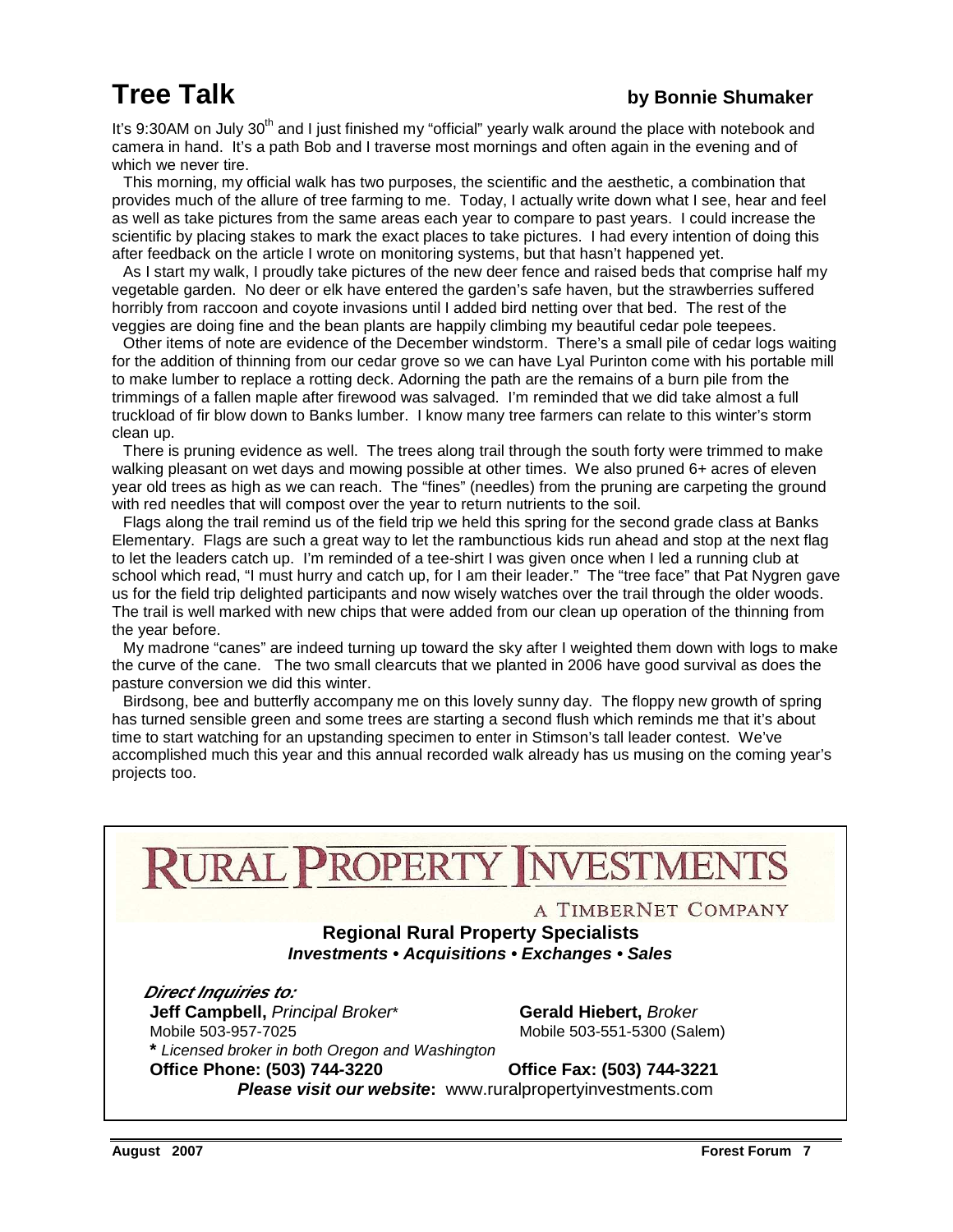#### **New or Updated OSU Extension Publications**, available on the web or at the Extension office:

EC 1526, Federal Income Taxation for Woodland Owners: An Overview Authors: Norman E. Elwood, Susie R. Gregory, and Chal G. Landgren Revised June 2007, 8 pages http://extension.oregonstate.edu/catalog/pdf/ec/ec1526.pdf

EC 1587, Selling Timber and Logs Authors: Bowers and Punches. May 2007. 20 pages http://extension.oregonstate.edu/catalog/pdf/ec/ec1587.pdf

EC 1607-E, Sudden Oak Death Phytophthora ramorum Author: D. Shaw, June 2007, 2 pages AVAILABLE ONLINE ONLY http://extension.oregonstate.edu/catalog/pdf/ec/ec1607-e.pdf

EC 1608-E, Stop the Spread of Sudden Oak Death (Pamphlet) AVAILABLE ONLINE ONLY http://extension.oregonstate.edu/catalog/pdf/ec/ec1608-e.pdf

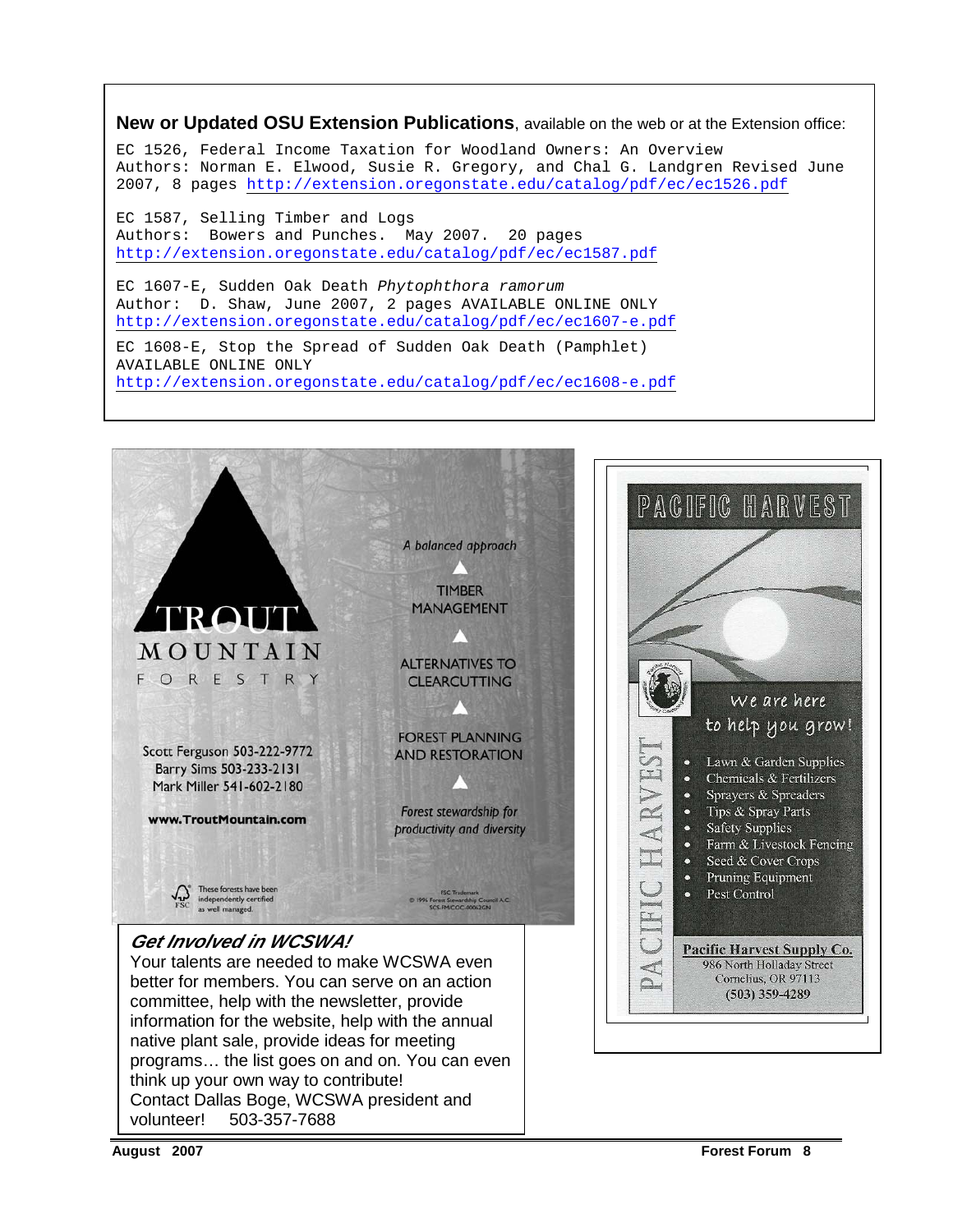Land Surveying Planning Engineering Water Rights Forestry



 Tel. (503) 357-5717 FAX (503) 357-5698 3012-A Pacific Ave. Forest Grove

Serving small timberland owners in Oregon since 1968 Timber Sale Management - Timber Cruising and Appraisal – Land Use Planning For Rural Parcels – Fish presence/Absence Surveys. **We are proud of our client relationships and would enjoy the opportunity to provide you with quality service.** 



# **Do Forestry Incentive Programs Really Work?**

A recent study by a group of researchers found that financial incentive programs have a limited effect on forest owner's decisions regarding management and use of their land. The study was based on results from focus groups of forest owners, and a mail survey of state forestry administrators, in four regions of the country. Recommendations were developed for increasing the effectiveness of these programs in the future, elevate the concept of sustainable forestry among the nation's forest owners, and address concerns about existing programs. The recommendations include:

- \* Increase funding and availability for one-on-one technical assistance from State Service Foresters
- \* Emphasize technical assistance rather than certification to convey the forest sustainability concept
- Require a written forest management plan for participation in financial incentive programs
- Design Incentive programs to put forest owners in direct contact with a forester/professional
- Design financial incentive programs to address regional differences in forest characteristics and forest owner objectives
- Link financial incentives directly to stewardship practices
- Fund cost-share applications according to expected environmental and economic benefits
- Maintain adequate finding and stable program requirements
- Coordinate the administration of financial incentive programs Source: article in the June 2007 Journal of Forestry, by Kilgore, Greene, Jacobsen, Straka, and Daniels



**BRUSH TIGERS, INC.** THE ULTIMATE IN LAND CLEARING!

503-313-2599

Save time and money on your next land clearing project by calling Brush Tigers, Inc. We can clear one acre of heavy brush and small trees or up to four acres of light brush in a single day leaving virtually nothing to haul away!

- Land/Lot Clearing
- $\bullet$  Fire Breaks
- Maintenance of Fire and
	- Logging Roads

VISIT OUR WEBSITE TODAY AT: WWW.BRUSHTIGERS.COM Or email us to receive an information packet EMAIL: BRUSHTIGERS@COMCAST.NET CCB 162482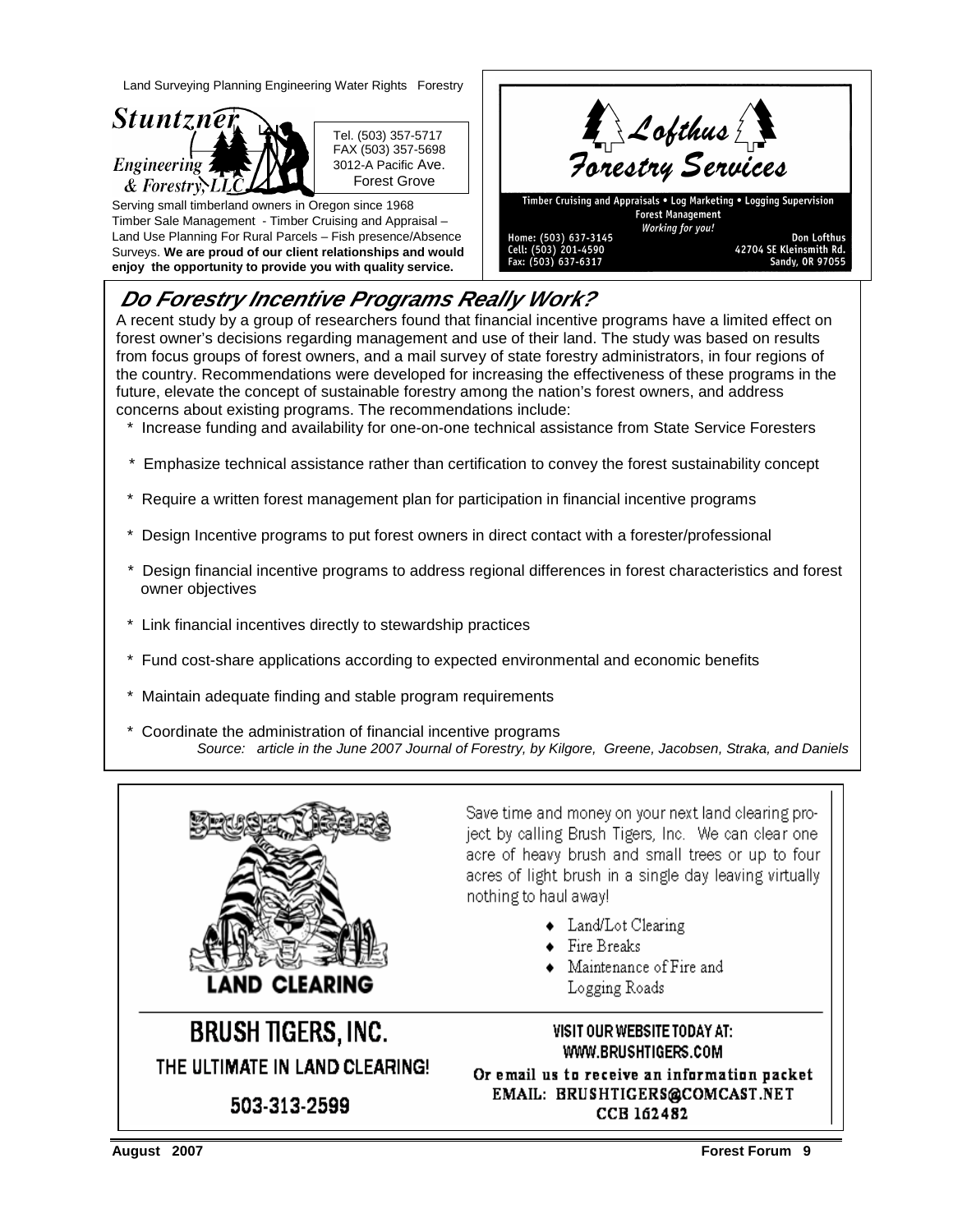# **TFOY**

The morning started off with an intriguing presentation on truffle growing by Charles Lefevere, a local expert in truffle growing, harvest, and marketing. Charles caught the audience's attention early by stating that a revolutionary event occurred recently: Oregon truffles were shipped to French markets! In the past Oregon truffles were not thought worthy of European palettes, but now the European markets are beginning to show interest in our local truffles. Charles explained that there are three types of native Oregon truffles: 2 white truffles and one black. The value of Oregon truffles varies considerably according to the species, ripeness, and other factors, but can range from \$150 a pound to over \$800 a pound.

 Truffles are harvested by raking in the duff beneath fully closed forest canopies. Douglas-fir is perhaps the most common location for truffle patches. In Europe, dogs or pigs are used to sniff out the ripe truffles (from pea to baseball sized) beneath the duff layer. In the U.S., raking is the method most used, but it does unnecessarily disturb large areas in order to find the truffle patches. Truffle hunting may occur from mid-December through May, depending on the species of truffle.

Small woodlands are excellent places to grow and harvest truffles, according to Lefevere. The 15 to 30 year old plantations found on many small tree farms that used to be pasture land are ideal places for truffles to grow. On these better sites, 10 pounds per acre may be harvested regularly, with up to 50 pounds per acre if the site is managed. There have been cases where 250 pounds per acre have been produced. Jory soils are well known for truffles. Moisture is important, so on some sites some irrigation may increase yields. Higher Ph's are also better.

Charles explained that truffle hunting is characterized by a "cult of secrecy", where truffle locations, harvest methods, and even markets are closely guarded in order to reduce competition. However, he offered his web site (www.truffletree.com) as an information source.

Bob Browning, a Forest Grove attorney who deals extensively with **land and property law**, also gave attendees a lot to think about. Bob likened property law as akin to a "teeter-totter", where finding a balance is important. In the case of property law, both the rights and responsibilities of the property owners must be considered. Bob explained that finding that balance, one that leaves both parties in a state of mind that allows them to continue to co-exist side-by-side, is important. He explained that in the world of property law, *reality* often trumps *legality*, where winning may actually make you a loser. Bob encouraged property owners to get advice on problems early, before the situation escalates, or options are lost.

Liz explained the retail *grocery market firewood* operation that she and Dirk operate. They noticed after their first thinning operation that once the logs were hauled off, they were left with a lot of wood still on the ground. They also knew that blow-down and other silvicultural operations would generate even more wood that was not suitable for the mill. Liz came from a family background in the grocery business, and knew the ins and outs of marketing to grocery owners and managers. The answer – create a value-added firewood bundle that could be distributed at groceries. Over time they have added supporting equipment, such as a flatbed truck, a log splitter, and a plastic wrap machine. They now market to a group of groceries, delivering on an as-sold replenishment basis. Liz estimates they have turned the previously near worthless wood to firewood worth about \$435 a cord.

Dirk then demonstrated how he creates personal use lumber from small diameter bolts using a portable, electrically powered band saw that slices boards from a bolt, using a guide to keep the saw aligned and at the proper thickness. Liz provided the lubrication for the band saw with their son's "Super Squirter" water gun! Dallas Boge brought his Alaskan chainsaw type mill along, and demonstrated a similar operation for creating boards for personal use.

Tours of the diverse timber stands on the Jacob's 14 forested acres followed. The diversity of the stands matches the diversity of the Jacobs' management goals, demonstrating that even small woodland properties can provide many opportunities to generate income while satisfying their owner's desires to live and work on their woodland.

#### **Thanks to Dirk and Liz for putting on a great tour! Thanks also to those who helped them.**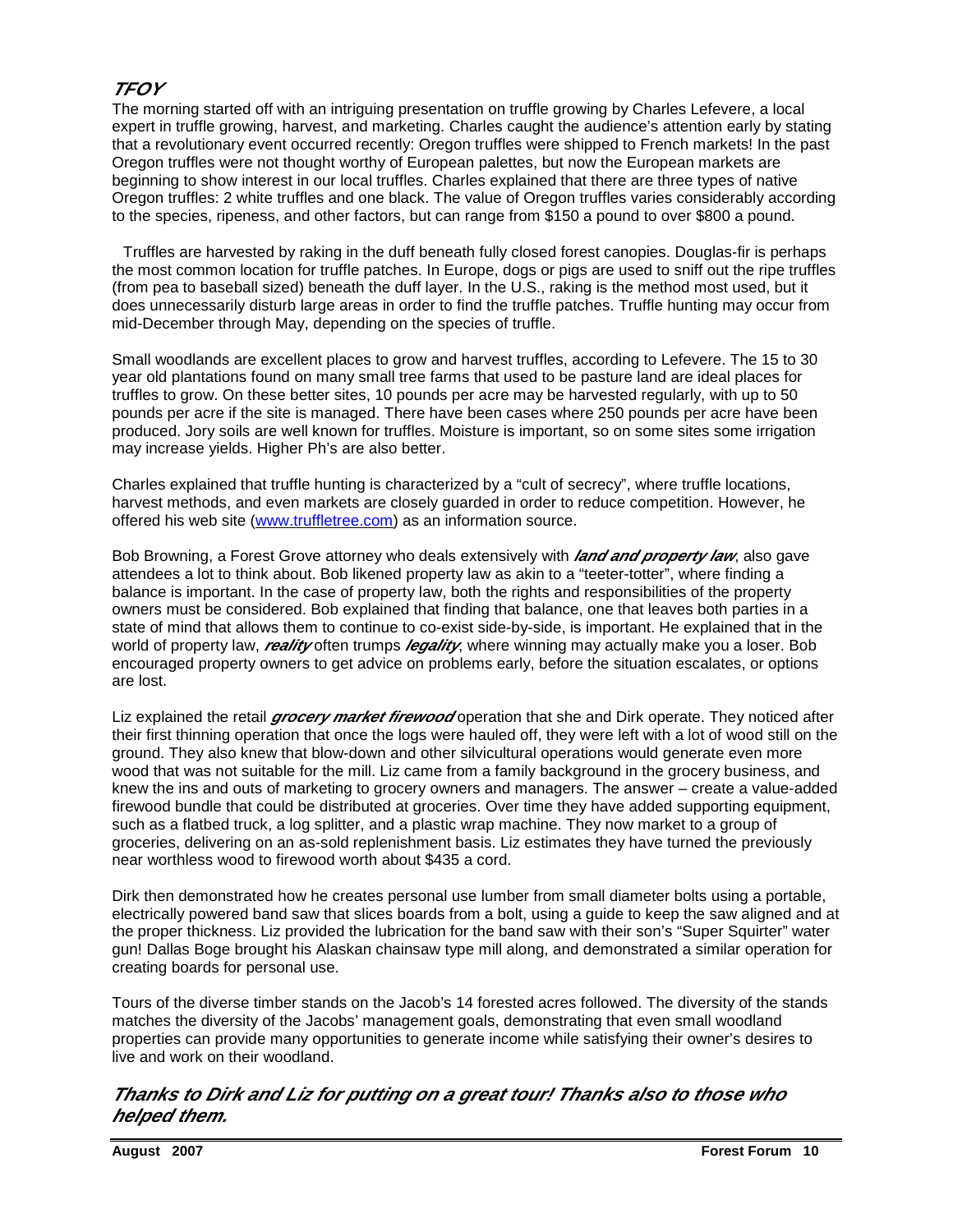# **Tree Farmer of the Year – Photos**